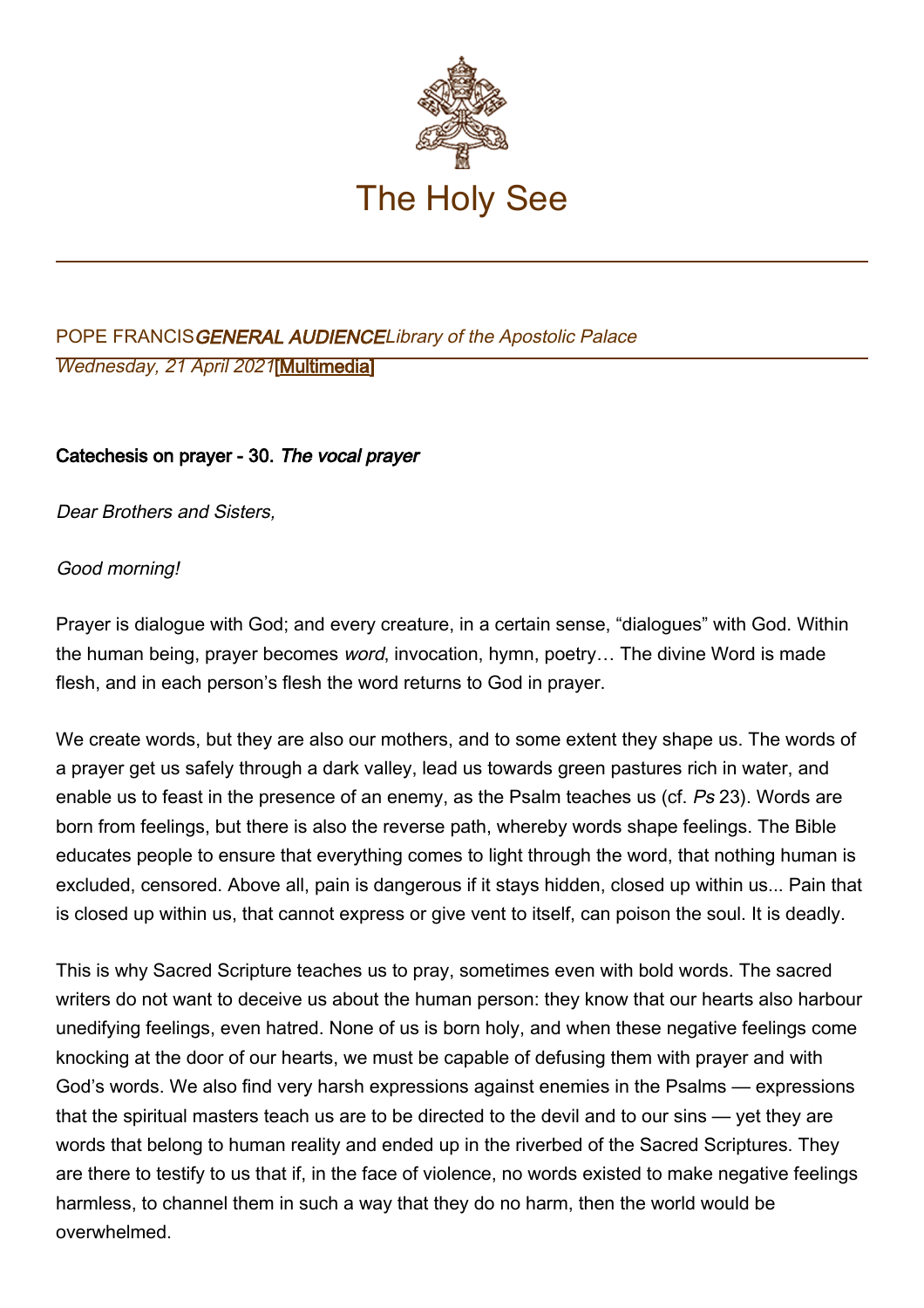The first human prayer is always a vocal recitation. The lips always move first. Although we are all aware that praying does not mean repeating words, vocal prayer is nevertheless the surest, and can always be practised. Feelings, on the other hand, however noble, are always uncertain: they come and go, they leave us and return. Not only that, but the graces of prayer are also unpredictable: at times consolations abound, but on the darkest days they seem to evaporate completely. The prayer of the heart is mysterious, and at certain times it is lacking. Instead, the prayer of the lips that is whispered or recited together, is always accessible, and is as necessary as manual labour. The Catechism teaches us about this, and states that: "Vocal prayer is an essential element of the Christian life. To his disciples, drawn by their Master's silent prayer, Jesus teaches a vocal prayer, the Our Father" (n. 2701). "Teach us how to pray", the disciples asked Jesus, and Jesus taught them a vocal prayer: the Lord's Prayer. And everything is there, in that prayer.

We should all have the humility of certain elderly people who, in church, perhaps because their hearing is no longer acute, recite quietly the prayers they learned as children, filling the nave with whispers. That prayer does not disturb the silence, but testifies their fidelity to the duty of prayer, practised throughout their lives without fail. These practitioners of humble prayer are often the great intercessors in parishes: they are the oaks that from year to year spread their branches to offer shade to the greatest number of people. Only God knows when and how much their hearts have been united to those prayers they recited: surely these people too had to face nights and moments of emptiness. But one can always remain faithful to vocal prayer. It is like an anchor: one can hold on to the rope and remain, faithful, come what may.

We all have something to learn from the perseverance of the Russian pilgrim, mentioned in a famous work on spirituality, who learned the art of prayer by repeating the same invocation over and over again: "Jesus Christ, Son of God, Lord, have mercy on us, sinners!" (cf. CCC, 2616; 2667). He only repeated this. If his life received graces, if prayer became so warm one day as to perceive the presence of the Kingdom among us, if his gaze was transformed until it became like that of a child, it is because he insisted on reciting a simple Christian exclamation. In the end, it became part of his breathing. The story of the Russian pilgrim is beautiful: it is a book that is accessible to all. I recommend you read it; it will help you to understand what vocal prayer is.

Therefore, we must not disregard vocal prayer. One might say, "Ah, this is for children, for ignorant folk; I am seeking mental prayer, meditation, the inner void so that God might come to me". Please, one must not succumb to the pride of scorning vocal prayer. It is the prayer of the simple, the one Jesus taught us: Our Father, who art in heaven…. The words we speak take us by the hand; at times they restore flavour, they awaken even the sleepiest of hearts; they reawaken feelings we had forgotten. And they lead us by the hand towards the experience of God. And above all, they are the only ones that, in a sure way, address to God the questions that he wants to hear. Jesus did not leave us in a fog. He told us: "when you pray, say this". And he taught the Lord's Prayer (cf. Mt 6:9).